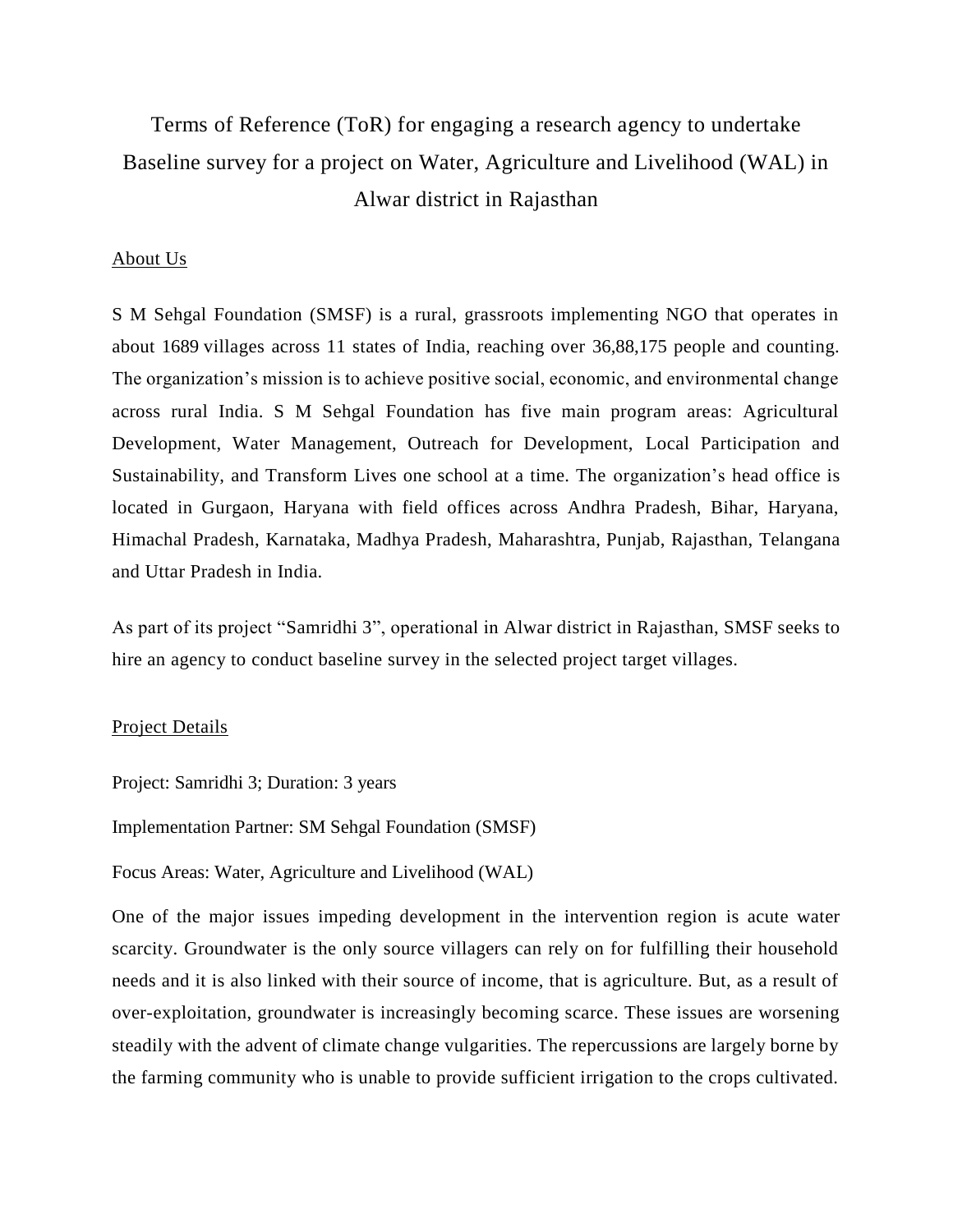The depleting water table is expected to be replenished with the implementation of activities like creation of water recharge potential and interventions in sustainable agriculture and regenerative agriculture under the proposed program.

With this background, SMSF is implementing the project to increase water availability through surface water storage and groundwater recharge, promote water saving and efficiency through irrigation technologies, build capacity of farmers and provide knowledge about best management practices to improve agriculture and allied activities.

# Objective of the Study

To this end, SMSF seeks to engage an external agency to undertake baseline survey in 15 villages in Behror, Bansur and Mandawas blocks of Alwar district of Rajasthan.

# **Geography**

The project will be implemented in Alwar district of Rajasthan. The intervention village is provided in the table below to aid sampling methodology and size.

| Sl <sub>No</sub> | <b>Blocks</b> | <b>Intervention Villages</b> |
|------------------|---------------|------------------------------|
|                  | Behror        | Karoda                       |
| $\overline{2}$   | Behror        | Mahrajawas                   |
| 3                | Behror        | Laksiwas                     |
| 4                | Behror        | Antpura                      |
| 5                | Behror        | <b>Banhad</b>                |
| 6                | Behror        | Bichpuri                     |
| 7                | Behror        | <b>Bheeteda</b>              |
| 8                | Behror        | Ajmeripur                    |
| 9                | Behror        | Dhis                         |
| 10               | Behror        | Kiratsinghpura               |
| 11               | Behror        | <b>Bardod</b>                |
| 12               | Behror        | Nalpur                       |
| 13               | <b>Bansur</b> | Bawli ka Bas                 |
| 14               | <b>Bansur</b> | Guwara                       |
| 15               | Mandawas      | Sodawas                      |